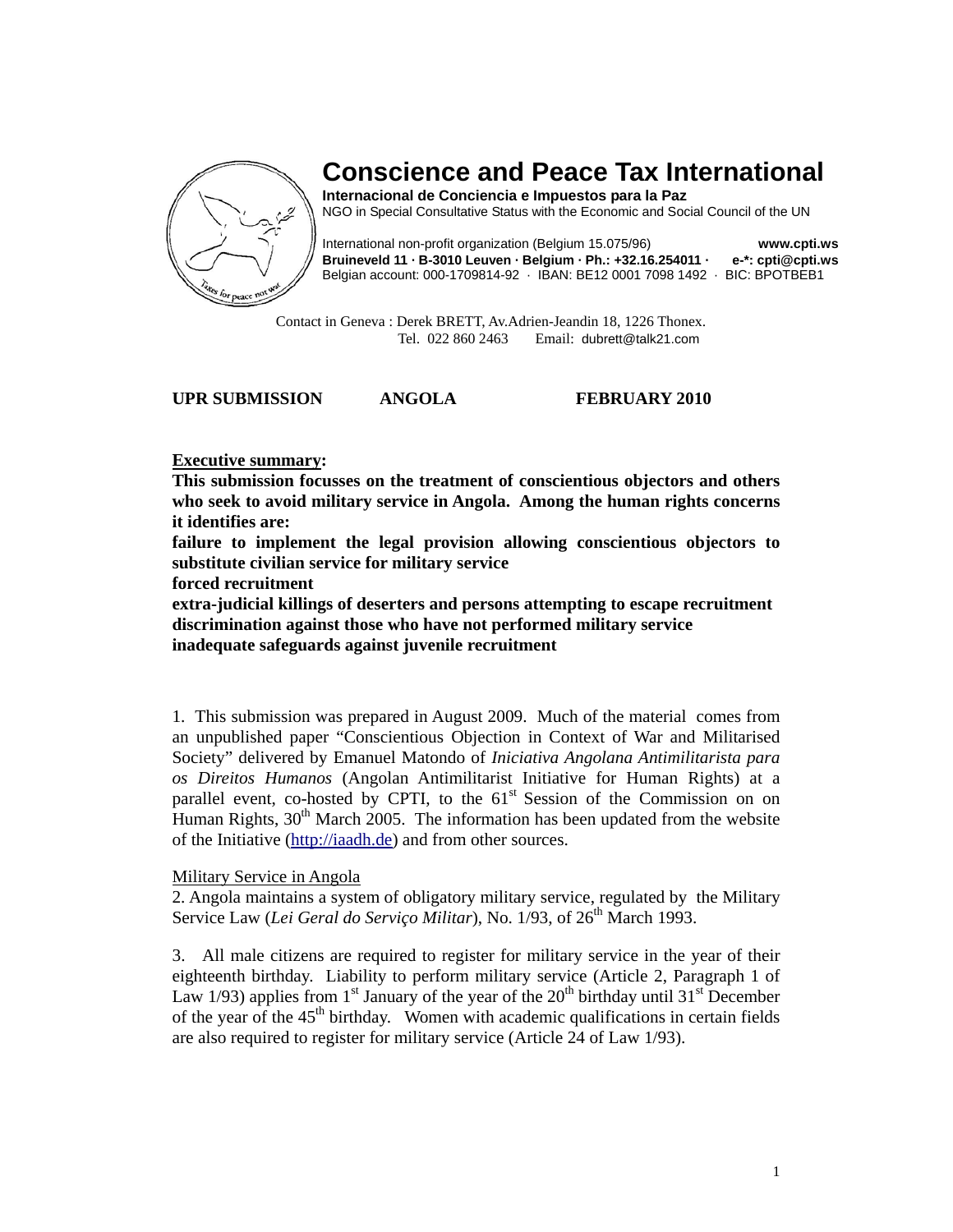4. The duration of obligatory military service is two years, but this may as necessary be extended or reduced by one year on the authority of the National Assembly if "conditions of service permit".

#### Recruitment

5. Each January the Ministry of Defence issues a decree calling on male citizens entering their eighteenth year to register. In 2009, for instance, the summons was addressed to all male citizens, whether or not resident in Angola, born between 1<sup>st</sup> January and  $31<sup>st</sup>$  December 1991, and registration was required between  $12<sup>th</sup>$  January and 28<sup>th</sup> February.

6. Although fighting continued in the Cabinda enclave against the secessionist FLAC, the end of the civil war against UNITA led to a pause in recruitment. No call-ups were issued in 2002 or 2003. In January 2004, however annual call-ups resumed, and in 2005 the summons to register was also addressed to all those born between 1981 and 1986 who had not previously registered. Those born between 1970 and 1974 (ie approaching the upper age limit) were also called upon to "regularize their military situation".

7. There have been no reports of any suspension of recruitment following the end of the major military confrontation in Cabinda. .

#### Penalties for avoidance of military service

8. Under article 29 of the Military Penal Code (*Lei dos Crimes Militares*), No. 4/94, of  $28<sup>th</sup>$  January 1994, those who fail to report for military service – including conscientious objectors - are liable to a sentence of two years imprisonment followed by military serice of twice the normal length, ie. four years.

9..It has been alleged that in practice when such persons have been apprehended they have sometimes been punished by being sent into active service with no training or training of only two to four weeks. It has to be assumed that this increases the risk of a violent death.

10.Deserters may be sentenced to between two and eight years of imprisonment in times of peace and eight to twelve years in time of war. In practice it is alleged that during the civil war deserters were either summarily executed or posted to the front line.

#### Discrimination against those who have not performed military service

11. Under Article 1, Paragraph 3 of Law 93/1 no person may obtain public employment nor enrol in any educational establishment who has not performed any military service required of him.

### Conscientious Objection

12. Many Angolans reacted to the long years of civil war with a rejection of violence and a desire to dissociate themselves from all parties to the conflicts. A number have declared their conscientious objections to military service.

13. Article 10, Paragraphs 5-7 (paragraphs 1-4 do not seem to exist) of Law 1/93 states that persons liable for military service who are conscientious objectors will